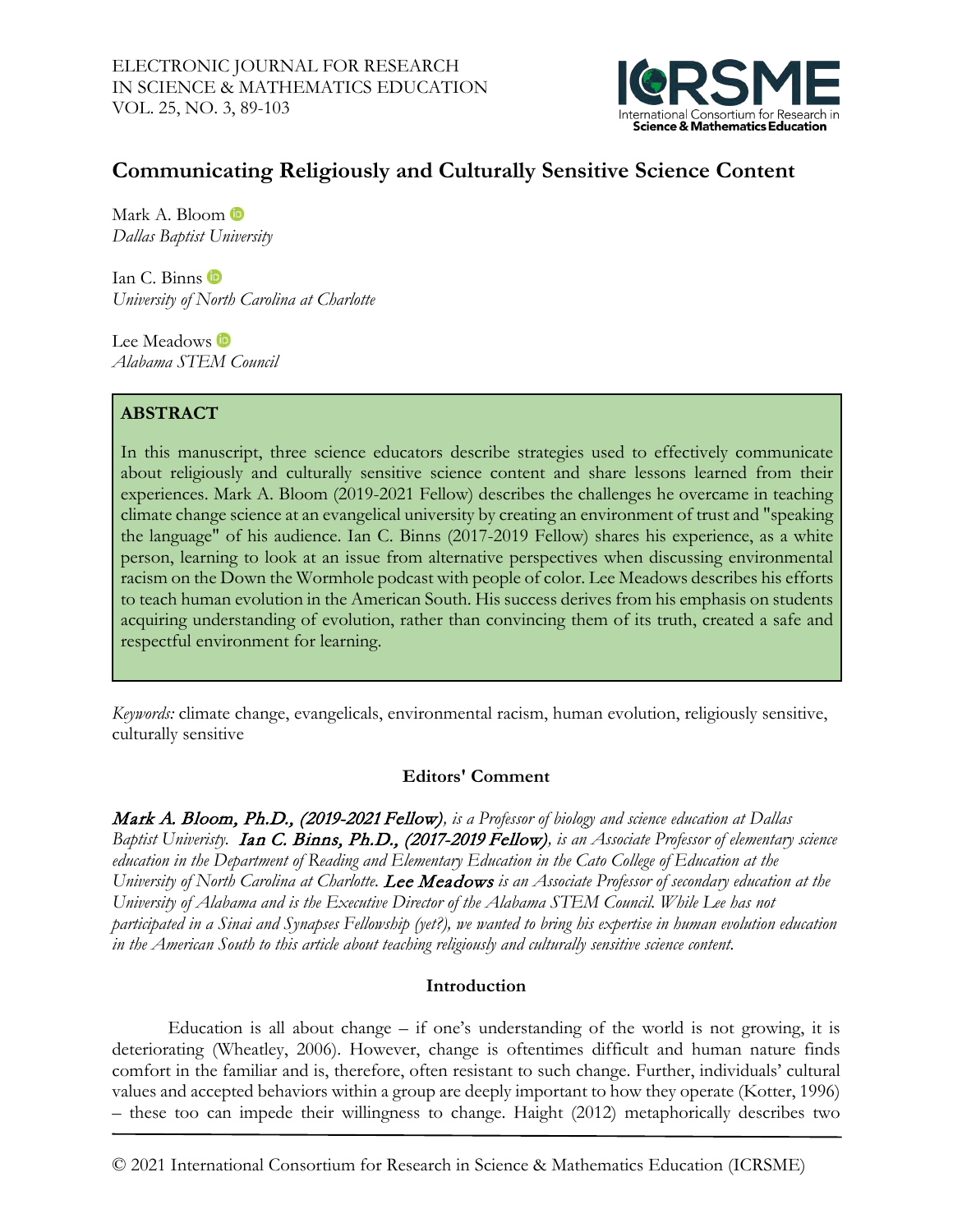motivations that guide human behavior as an elephant with a human rider on its back. While the rider might appear to be guiding the direction in which the pair is moving, it is the elephant who truly has control - if you frighten the elephant, it really doesn't matter what the rider tries to do, the elephant goes where it wants. With regards to our motivating factors, the elephant represents our deep-seated, evolutionary-based, primal guiding mechanism that exhibits itself through gut-instincts and reflex responses. The rider, by contrast, is a much more recently derived motivating mechanism that operates from our rational brain and employs logic and critical thinking skills to justify our behaviors and beliefs. Haight (2012) asserts that too often, when attempting to influence others, especially when it relates to rethinking deeply-held convictions or social norms within a group, leaders are talking to the rider, who's very purpose is to justify the current behavior – in other words, to maintain status quo. In a world where '*we've always done it this way*' is comfortable and '*let's try something new*' can induce anxiety, talking to the rider is often the wrong strategy to influence change. Instead, Haight says we need to speak to the elephant and change the underlying powerful impulse.

When teaching religiously and culturally sensitive science content to religious communities, it is important to communicate in such a way that one can avoid *frightening their impulsive elephant* while, at the same time, helping the learner consider new perspectives with their *rational and logical rider*. For example, if a science teacher began her unit on evolution by saying something like *"Students, whatever you learned in Sunday school about Adam and Eve and all the animals really doesn't matter. It's time to learn the real origin of species.*" you can be sure that a subset of her students are already shutting down and learning will not occur. Instead, if the teacher uses a more religiously-sensitive approach and says something like *"Students, while some may not agree with the biological theory of evolution, I think we should all at least understand what it is and what evidence scientists have by which it is supported."* then even religiously-conservative students who may have strong misgivings about evolution may be more willing to listen and learn the science behind the theory. From my personal experience, I have seen many students who are surprised to learn exactly what the theory of evolution is (and is not) - it often does not match what they have learned outside the science classroom. Once they learn the accurate science of evolutionary theory, they can then make their own determination of whether or not it can reconcile with their religious beliefs. In *Epistemology: The Justification of Belief*, Wolfe (1982) describes this process – once a person realizes that their present concept is insufficient (e.g. science is anti-Christian or scientists are atheists), the only honest thing to do is to discard the old idea completely or to make some big adjustments to it that incorporate the newfound understanding. Piaget (1980) describes this process as recognizing a contradiction and then, through assimilation or accommodation, creating a more authentic cognitive schema. This process is the existential challenge facing a science educator when teaching religiously sensitive content. In the present paper, we will describe our strategies for teaching religiously and culturally sensitive science content in three distinct settings. Mark will share his experiences teaching climate change science to conservative evangelicals at a Christian university. Next, Ian will talk about his experience addressing environmental racism on the *Down the Wormhole* Podcast. Finally, Lee will share his efforts teaching human evolution in the American South.

#### **Teaching Religiously-Sensitive Content in Christian Higher Education [Mark Bloom]**

My favorite class to teach is biology for non-science majors. In this class, I have students from all colleges on campus and I know that this is likely the last science class they will ever sit through. In this survey course we cover topics including human body systems, genetic medicine, ecology, evolution, and anthropogenic climate change and I consider this a last chance opportunity to clear up some misconceptions about science. My students are predominantly conservative, evangelical, Christians (from various denominations) and many have skeptical views of science - especially regarding topics such as physical and biological origins, biomedical advances, and climate change. To address this skepticism, I integrate nature of science (NOS) into my teaching throughout the course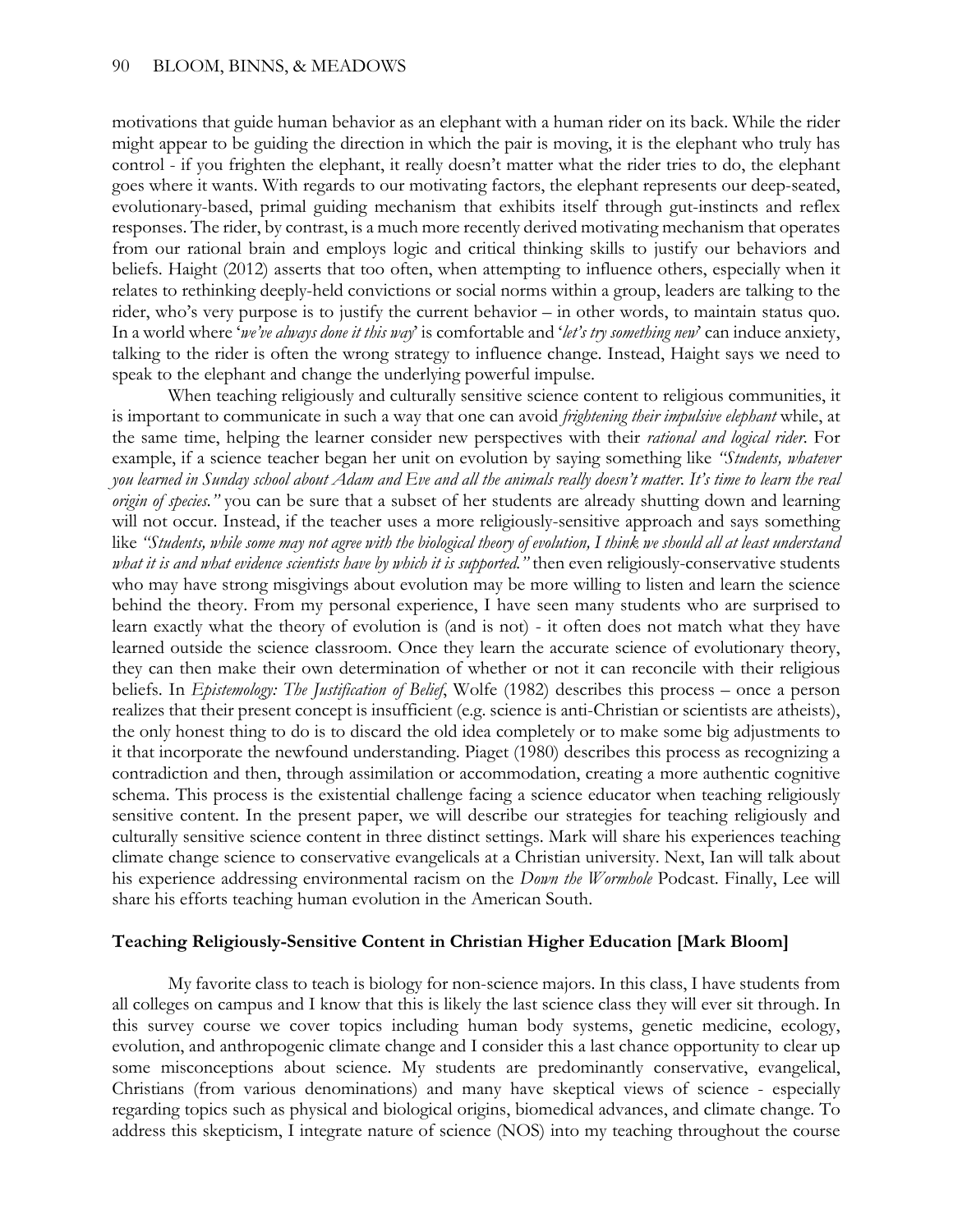and pay particular attention to students' religious backgrounds and the concerns I know they bring with them to the classroom (Bloom, 2021).

While many may not consider climate change a religiously-sensitive topic, evangelical Christians overwhelmingly reject the notion that human behavior is the driving force behind global warming (Branch et al. 2016, Arbuckle & Konisky, 2015). Renowned author and New Testament scholar, N.T. Wright asserted that many evangelicals deny scientific claims like climate change, "not because the evidence is wanting or because Christian theology requires it, but because they don't like its political implications'' (Wright, 2015, p. 2). An example of this is seen with Richard Cizik, former vice president of the National Association of Evangelicals who, after publicly acknowledging humaninduced climate change, was forced to step down from the position (Dudley, 2011). In addition to this prevalent negative view of climate change science among evangelicals, many of my students are from Texas, a state that produces much of the oil and gas in our country - indeed, climate change science can be a tough sell.

To address the climate change skepticism among my students, I first frame the discussion with a Christian-focus. Each weekly session begins with a devotion to integrate a Christian worldview with the science content. During the session on climate change, the devotion calls on Genesis 2:15 in which Adam is told that he is to tend and watch over the Garden of Eden. The devotion then goes on to explain that this creation mandate describes our relationship to the planet and justifies the need to care for the environment as extension of our Christian faith.

In the fall of 2015 and the spring of 2016, I tried out a new approach to teaching my students about climate change. Before teaching the lesson, I used a short questionnaire populated with questions taken from Global Warming's Six Americas (Leiserowitz et al., 2011) to pre-assess the students. Immediately after the lesson, I used the same questionnaire to post-assess their beliefs to look for growth. A subset of the survey questions assessed four areas of students' understanding of climate change: 1) confidence that climate change is occurring, 2) confidence that climate change is caused by human activity, 3) confidence that scientists agree about climate change, and 4) how concerned is student about climate change. Figure 1 shows the skepticism among my students regarding these three aspects of climate change. Only approximately half of the students were in agreement that climate change was even occurring. Less than 20% agreed that climate change was human-caused. A maximum of 25% of the students believed that scientists were in agreement about climate change. Finally, only 20% (fall 2015) and 30% (spring 2016) were personally concerned about climate change.





**Figure 1**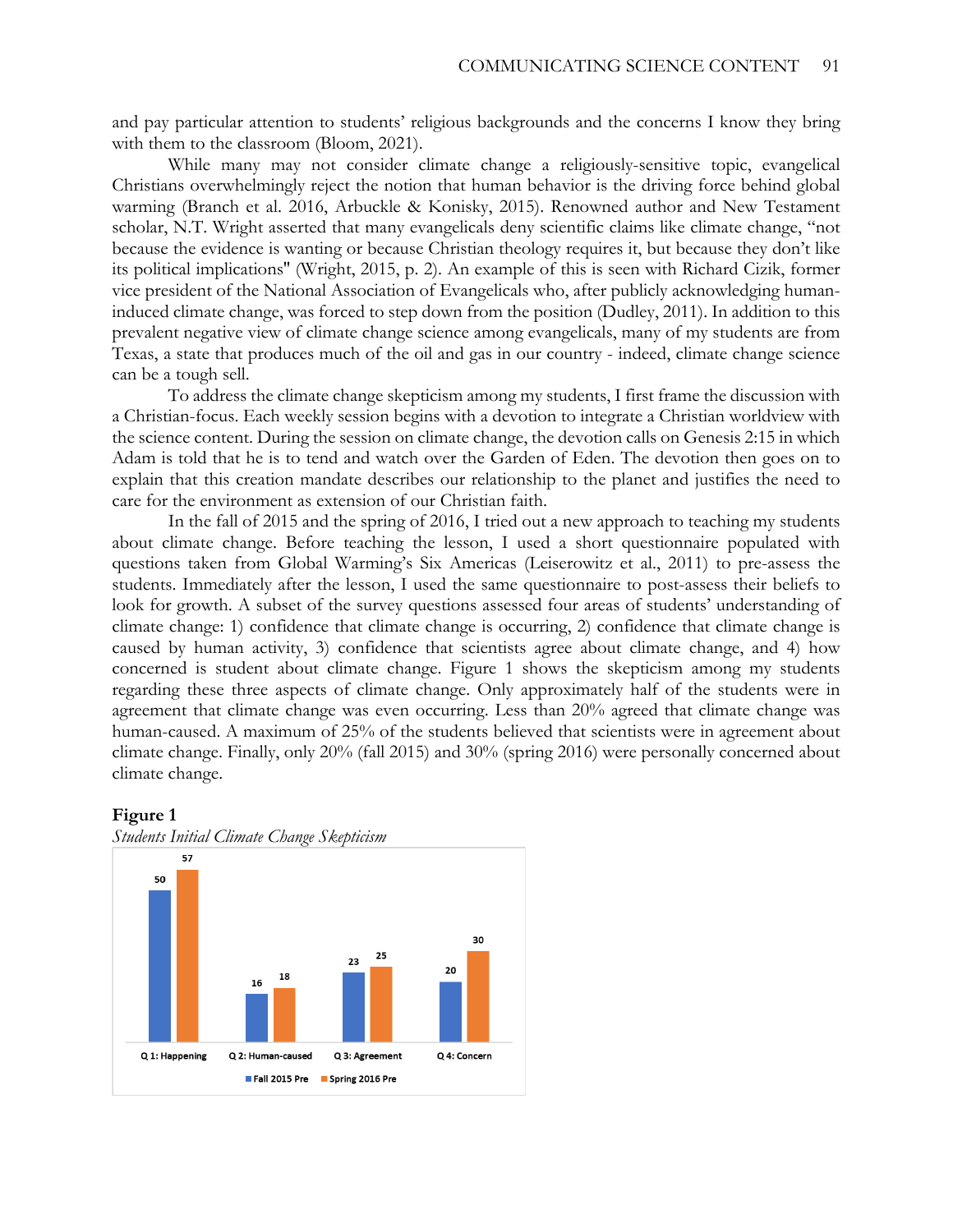### 92 BLOOM, BINNS, & MEADOWS

To address my students' skepticism towards climate change, I sought the expertise of Dr. Katharine Hayhoe, a climate scientist from Texas Tech University. I felt Dr. Hayhoe could have a positive influence on my students as she is, herself, an evangelical Christian and the wife of a church pastor. She and her husband co-authored *A Climate for Change: Global Warming Facts for Faith-based Decisions* (Hayhoe & Farley, 2009). Dr. Hayhoe provided a recorded lecture entitled *Climate Change: Facts, Fiction, and Faith*, which I showed my students in place of my traditional classroom lecture. In the video, Dr. Hayhoe grounds her concern over climate change in scriptural truths and encourages climate change action as an outgrowth of Christian stewardship to the Earth and as an act of loving our neighbors, particularly disadvantaged populations around the world who will be most impacted by climate change.

Figure 2 shows the change in students' beliefs after viewing the video lecture. A Wilcoxon signed rank t-test of significance showed all changes to be significant at the  $p \le 0.05$ .



While students reported how much they liked the Christian framework from which Dr. Hayhoe taught, a follow-up study was designed to measure its impact on the changing viewpoints. The video was edited to remove the portions that referenced bible verses and christian values and the name was changed to *Climate Change: Facts and Fiction*. One class was shown the original Christianframed lecture and the other was shown the secularized version. The results surprisingly showed no significant difference between the two groups except with regards to how concerned the students were for others (higher concern post-assessment for those who watched the Christian-framed lecture)<sup>[1](#page-3-0)</sup>. Perhaps this surprising discovery could be explained by the students' motivated cognition that Morgan (2021) shares in his manuscript also contained in this special issue. It is likely that the students believed the science presented in the lecture, with or without the Christian frame, to be trustworthy because of the setting in which it was delivered. Where I teach, all material, regardless of subject, is taught from a Christian worldview and all full time faculty are members of Baptist churches (aligned with the university). As such, students can trust that values and beliefs misaligned with Christian values and beliefs will not be taught. In other words, the students had greater trust in the university and their professor than they did on the guest evangelical scientist herself.

 $\overline{a}$ 

<span id="page-3-0"></span><sup>&</sup>lt;sup>1</sup> For more information on both studies, see **Hayhoe** et al., 2019.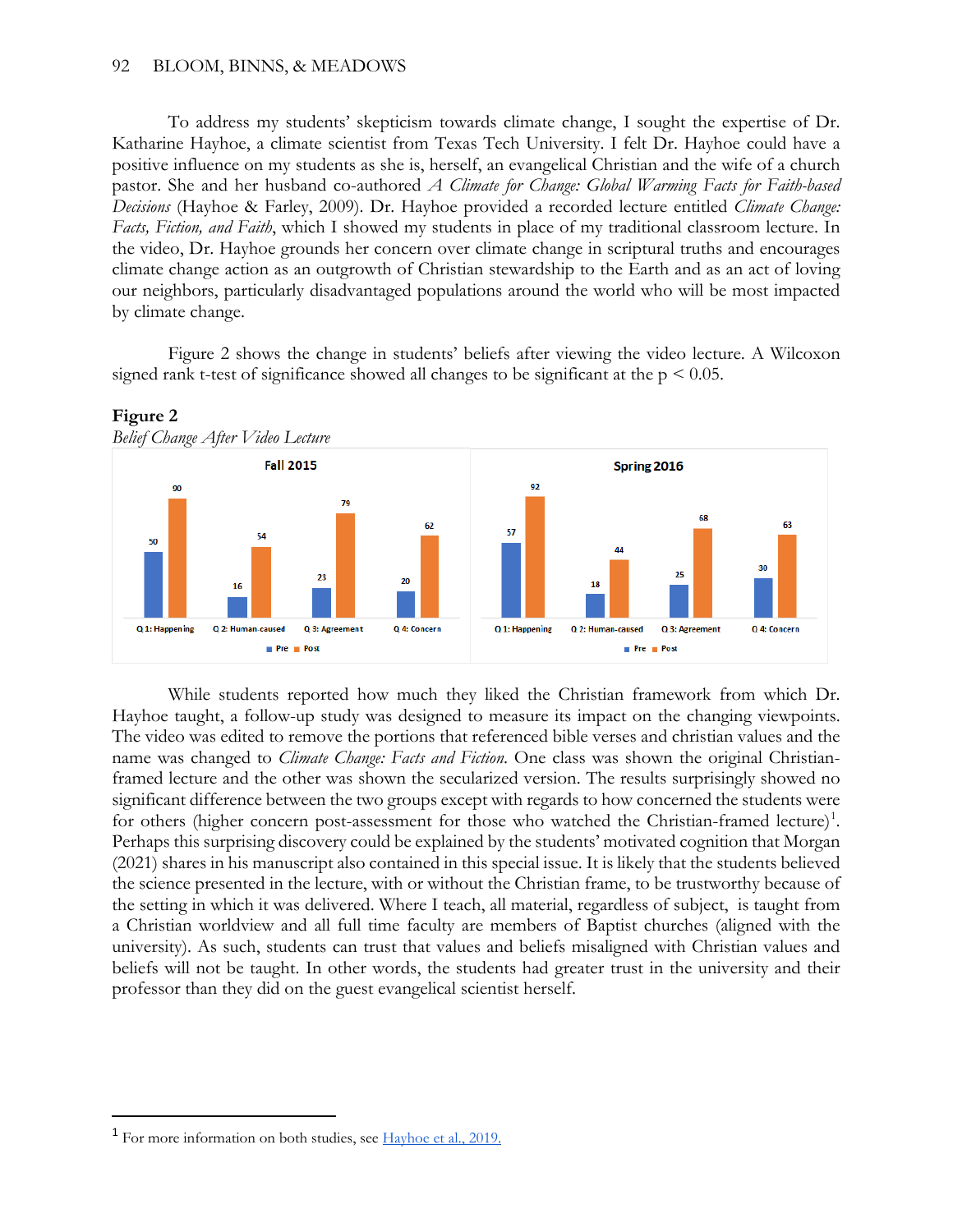## **Communicating About Environmental Racism in the Public Space [Ian Binns]**

The popularity of podcasts continues to grow each year. In their annual report, Edison Research (2021) found that 80 million Americans are weekly podcast listeners, a 4% increase from the previous year. This report also indicates that the podcasting audience is highly diverse in terms of listener backgrounds. Additionally, podcasts as an educational tool continue to be an important area of research. Sprague and Pixley (2008) argued for the use of podcasts in education as podcasting began to take hold. Research indicates that podcasts may play a valuable role in reaching students beyond school walls and have the potential to enhance children's literacy skills (e.g., vocabulary knowledge, storytelling techniques), engagement, and collaboration (Besser et al., 2021; Morgan, 2015; Putman & Kingsley, 2009; Smythe & Neufeld, 2010). Creating podcasts in the classroom also has the potential to provide opportunities to level the playing field and amplify the voices of children who are diverse with respect to academic achievement (O'Bannon et al., 2011). Furthermore, some even explore the role of podcasting for social justice in social work programs (Ferrer et al., 2020).

Podcasting is something that I began to explore a few years ago after participating in the Sinai and Synapses fellowship from 2017-2019. One of the goals of the second year of the fellowship was to focus on content creation. Podcasts were part of this effort. Near the end of the fellowship, Rev. Zack Jackson, the pastor of Community United Church of Christ in Reading PA as well as an adjunct professor of theology at Palmer Theological Seminary, and I approached each other about creating a podcast because we didn't want this to end. Three other fellows joined us: Rabbi Rachael Jackson, who was an analytical chemist before rabbinical school, Kendra Holt Moore, a Ph.D. candidate in Religious Studies at Boston College and Assistant Professor of Religion at Bethany College, and Dr. Adam Pryor, Associate Professor of Religion and Vice President for Academic and Student Affairs also at Bethany College. This led to the creation of our podcast in [2](#page-4-0)019, *[Down the Wormhole](https://www.downthewormhole.com/)*<sup>2</sup>, where we explore the relationship between science and religion (Figure 3).

## **Figure 3**

 $\overline{a}$ 

*Down the Wormhole Podcast*



Over the first two years we addressed a variety of topics related to science and religion. In several episodes we had discussions about challenging topics. They were always done in a respectful

<span id="page-4-0"></span><sup>2</sup> [https://www.downthewormhole.com](https://www.downthewormhole.com/)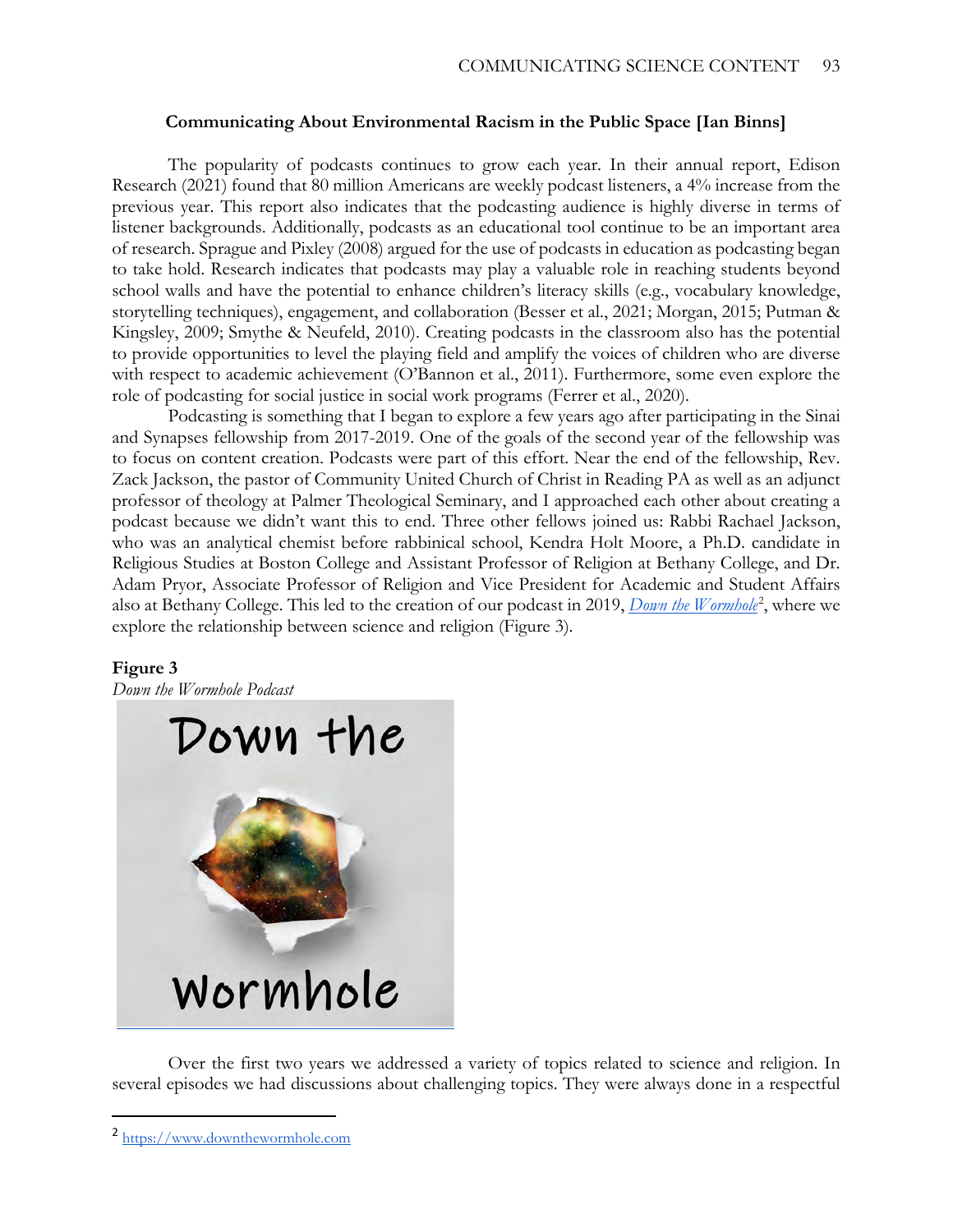manner. Our intent is to continue to have fruitful conversations. It's easy to argue that because we are all friends, respectful conversations about challenging topics are easy. That's a valid point and one I considered when coming up with an example of how we addressed challenging topics on a podcast. This is why I chose an episode from our series on race and racism.

In the summer of 2020, during the height of Black Lives Matters protests, we decided to record a series on race and racism in science and religion. We knew it was too important of a topic for us to ignore. This ended up being a four episode miniseries. The first episode focused on who we are as podcast hosts. We wanted to explicitly discuss who we are as individuals and our individual journeys focused on anti-racism. The second episode focused on the Bible. Our third episode focused on environmental racism. The last episode focused on racism and education. I want to focus on the third episode.

The third episode was a "crossover" episode with the *[Color Correction podcast](https://www.colorcorrectionpodcast.com/)*, based in Philadelphia. *Color Correction* focuses on race and faith "from the perspective of a Black girl, an Asian guy, and a white guy too.<sup>[3](#page-5-0)</sup>" Zack is friends with one of the hosts and we all agreed that a conversation on environmental racism was a good time to record with them.

Before we address the episode, it is important to first understand the phrase 'environmental racism.' The [Climate Reality Project](https://www.climaterealityproject.org/) (2021) says the following about environmental racism:

When we talk about environmental racism, we're talking about the disproportionate burden of environmental hazards placed on people of color. This oppression is often achieved systemically, through policies and practices that effectively place low-income and communities of color in close proximity to polluting facilities like power stations, plastics plants, and methane gas pipelines or to infrastructure like major highways (para. 3-4).

Environmental racism is not a new term. Over the last several decades studies have shown that communities of color are disproportionately affected by a multitude of environmental hazards compared to other communities (Climate Reality Project, 2021; Newkirk, 2018; Skelton & Miller, 2016). As recently as 2018, EPA researchers found that when it comes to air pollution from particulate matter, "results at national, state, and county scales all indicate that non-Whites tend to be burdened disproportionately to Whites" (Mikati et al., 2018, p. 484).

The recording date was the first time I met the hosts of *Color Correction*, Bethany, Andrew, and Kris. As mentioned, Zack and Kris have known each other since college. This was going to be a raw conversation on a very challenging topic and I did not know what to expect. Instead of going into detail on the full episode, I want to focus on a few exchanges that occurred throughout this conversation. You will see from these quotes that in some situations we did not hold back. Yet, we were honest and respectful to each other. The following themes emerged from our conversation: *United Church of Christ and environmental racism*, *economics and power*, *dehumanization of black and brown people*, and *appealing to white people*. It's important to note that while I present these themes as separate, each of them overlap throughout the episode. I encourage you to listen to the [full episode.](https://www.downthewormhole.com/e/racism-part-3-with-the-color-correction-podcast-environmental-justice/)

## **United Church of Christ and Environmental Racism**

After introductions Zack started us off with a brief history of how the United Church of Christ (UCC), in which he is a pastor, in essence started the environmental justice movement. I encourage you to look at Shaver (2021) for a more thorough explanation of this topic. Zack introduced us to a landmark 1987 study titled *Toxic Wastes and Race in the United States* that was conducted by the Commission for Racial Justice of the UCC (Commission for Racial Justice, 1987). Zack informed us

 $\overline{a}$ 

<span id="page-5-0"></span><sup>3</sup> [https://www.colorcorrectionpodcast.com](https://www.colorcorrectionpodcast.com/)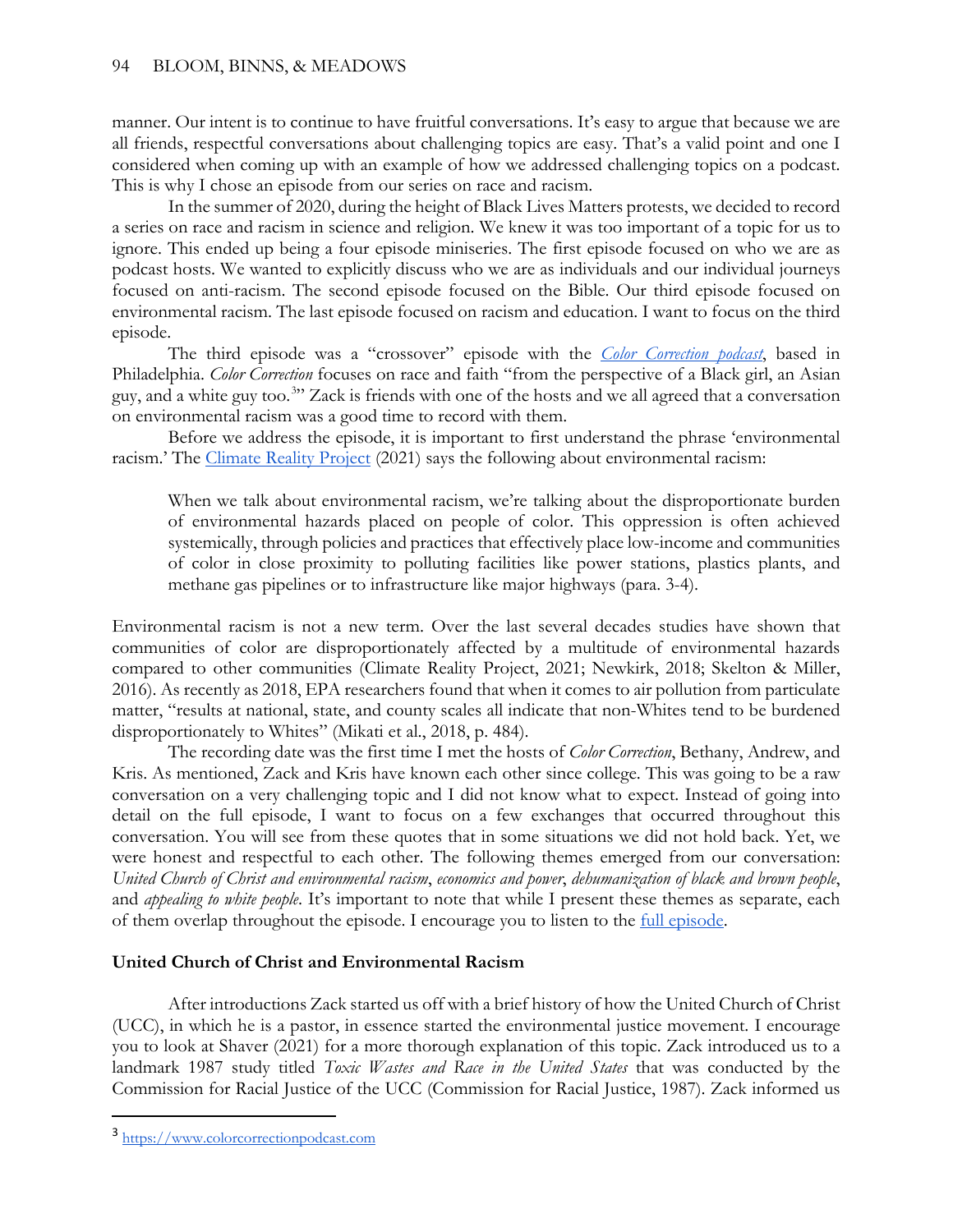that "of all the different factors that would predict where a toxic waste dump would be located, race was the overwhelmingly largest factor" (Binns et al., 2020, 4:30). In a report released 20 years later that was also commissioned by the UCC (Bullard et al., 2007), Zack pointed out that "not only had very little changed, but the things that had actually changed had gotten worse" (Binns et al., 2020, 5:15). Bullard et al. (2007) found that for the most part, policymakers were unwilling to address the issue of race when it comes to environmental disasters. Or as Zack put it,

One of the reasons very little changed is on us, and by us, I mean *white climate activists* [emphasis added], who after realizing how important race was in this conversation, also realized that we're not going to get a broad coalition of Congress if we make that a central issue. ... We discounted the people that were affected by the environmental crisis, we told them their issues were secondary, that we need to fix the carbon problem now, and then we'll take care of your injustice issues later. I [Zack] have told people before that we need to fix climate change and that if we don't stop it, humanity will not exist and it won't matter if we have systemic racism or not. (Binns et al., 2020, 5:30)

This was honest of Zack. He followed this up with some important questions that we should all consider. "What am I preserving? What ideal society am I trying to save by ignoring the cries of the majority of people?" (Binns et al., 2020, 8:30). Of note, a recent study released after the recording of our podcast found these environmental racism disparities still persist (Mascarenhas et al., 2021).

## **Economics and Power**

Throughout our podcast we addressed the role of economics and power with respect to environmental racism. We include many examples of the role of economics and politics. For example, early in the episode, Kris addressed the messaging around economics, saying "the intersection always seems to be about economics and what is good for the bottom line. That's the way it gets sold to people who are poor. 'We're going to put this in your neighborhood, but we're going to give you a good job. Even if that job slowly kills you'" (Binns et al., 2020, 13:18). In another example, Andrew talked about the lack of power that exists in communities of color, saying "there's a reason that you didn't build a gas plant in the middle of a suburb. That's because those communities have resources and are empowered. There's a reason why you go to places where people can't fight back" (Binns et al., 2020, 20:46). Finally, a third example brought it home to Philly when talking about economics and power. Kris talked about something that the city of Philadelphia decided to do to help with green space (Philadelphia Parks & Recreation, 2021). He told us "you can get a free tree in Philly if you own your home, but that is the catch. You have to own. That's where the wealth gap is" (Binns et al., 2020, 24:44).

It was during the conversation on the trees in Philadelphia program when I recognized that my perspective needed to shift. I initially thought that this program was a good thing. The city giving homeowners trees is a positive step in trying to increase green space. That was how I saw it and how I still see it, but with a caveat now. After this conversation I understood how even with a program like this, economic disparities still exist and need to be addressed.

### **The Dehumanization of Black and Brown People**

Early in the conversation Bethany provided an important perspective for us to consider, namely, the dehumanization of black and brown people in our country: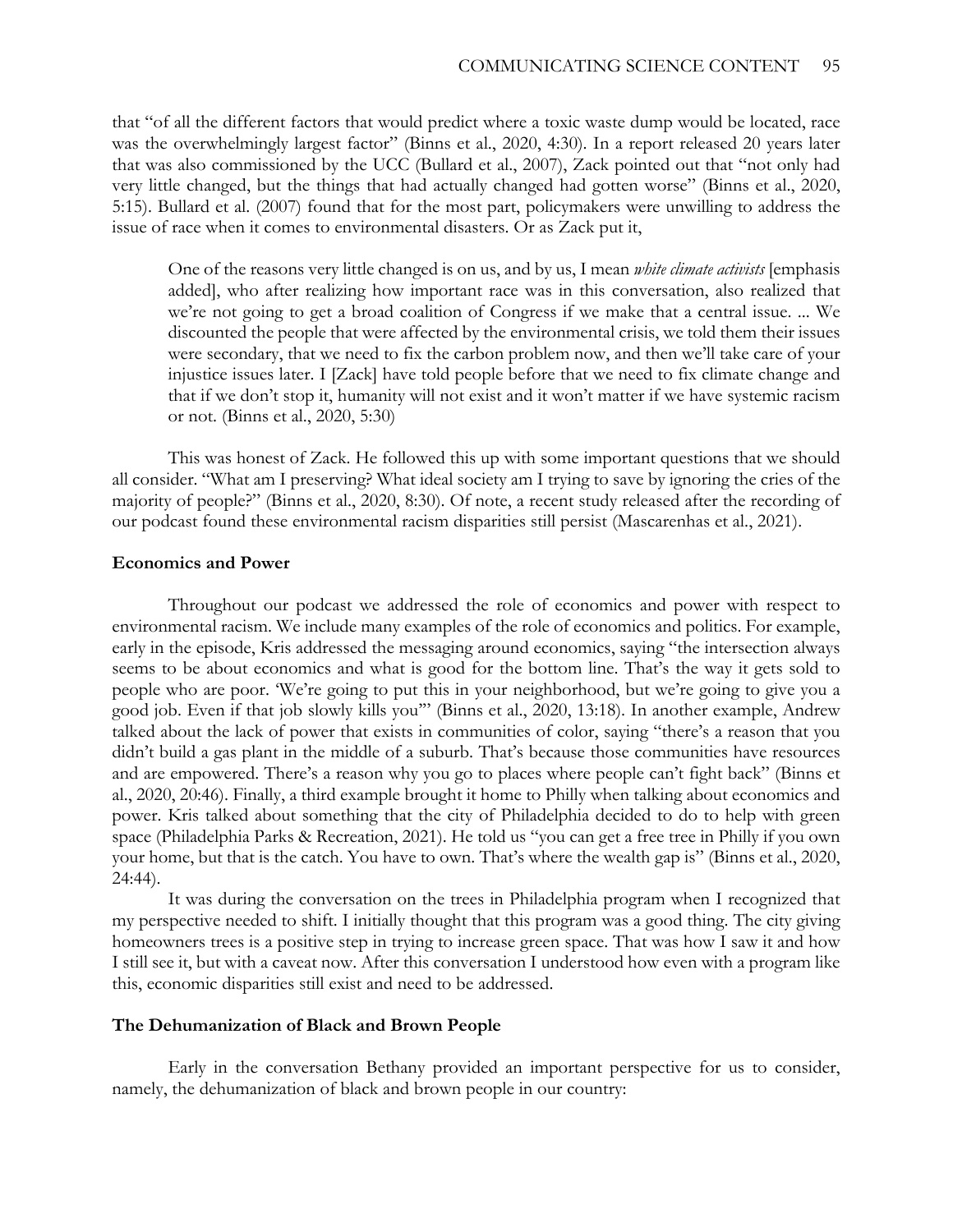What I feel like we keep talking about is the inherent dehumanization of people and workers, when you have a system of capitalism. Does that mean racism cannot exist? Or capitalism cannot exist outside of a space where systemic racism is not at the right. So everything that we keep coming back to in this discussion really sounds like a lack of recognizing people's full humanity. So it's easy for environmental activists to distance themselves from the effects of industries that are causing harm to communities that they may not necessarily live in. Or it's easy for companies to say, 'well, we can't take our money or we can't invest more money in doing this better, cleaner. Our employees really need these jobs. You're willing to risk the lives of other people in order to make that happen. I feel like what we're saying over and over again really reinforces the dehumanization of black and brown bodies in this country under capitalism. (Binns et al., 2020, 19:01)

Later in the episode during an exchange on the water crisis in Flint, MI, Zack brought up the fact that the amount of money raised in the first day after the fire at Notre Dame Cathedral in 2019 could have easily fixed the water crisis, Bethany returned to the theme of dehumanization and why the Flint water crisis still exists. She said "That's your European icon, right? The value of it is inherently higher than a predominantly Black city. It's unspoken and I think even people listening to me will say 'it's Notre Dame!' But again, if you really break it down why Notre Dame feels more important than this city where currently people and children are suffering...the difference is black people" (Binns et al., 2020, 32:23).

As someone who was devastated when Notre Dame Cathedral burned down, I can understand how some may be offended by Bethany's statement. However, Bethany is right. The dehumanization of black and brown people continue to play a role in environmental crises like the Flint water crisis. This needs to be recognized and addressed if we hope to prevent crises like this in the future.

## **Appealing to White People**

A final theme that emerged from our conversation was appealing to white people, how this has been used to address environmental problems, and if this is a good strategy. This came up in several parts of our conversation, including when we talked about the Flint water crisis and Notre Dame. After Bethany's comment about why people don't care about the Flint water crisis, Andrew returned to an earlier part of our conversation on the increased amounts of people with asthma in a part of Philadelphia that is made up of mainly black communities with the zip code of 19125. He speculated that "maybe that's why I sense a certain amount of tension with environmental activists, because appealing to white people, even though the brunt of the problem is in underprivileged communities, but appealing to white people as a way to get money in support...do people care if 19125 has asthma? I don't know. But people care if whales are dying" (Binns et al., 2020, 32:59).

We returned to this topic of appealing to white people several other times throughout our conversation. Near the end of the episode, I suggested that the reason why white people seem to not care about issues like the Flint water crisis is the mindset of "since it's not really impacting me, what's the point" (Binns et al., 2020, 46:11). In order to help us understand the problem with this mindset, Bethany pointed to a movie theme that is familiar to many of us: a dystopian future. She said "every dystopian story isn't about a dystopian future. It's about the moment in which it would affect white people" (Binns et al., 2020, 47:37). Using the film *The Day After Tomorrow* (Emmerich, 2004) as an example, Bethany said,

That movie is about this white guy reckoning with years and years of environmental injustice and how it comes to totally destroy the world. But urban communities, urban black and brown communities, are already being destroyed in these ways...I think maybe that's been my issue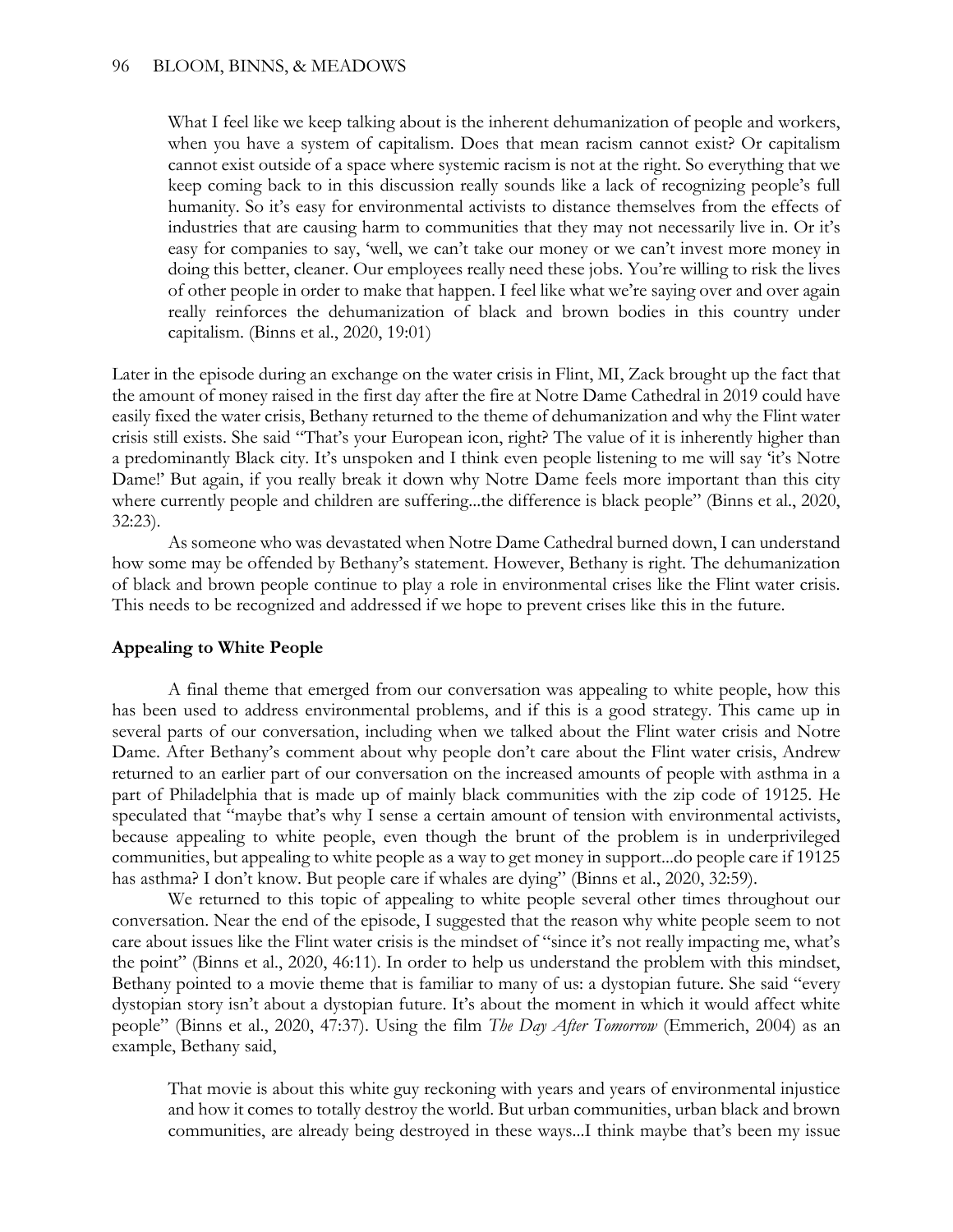with environmental justice folks is that they distance themselves from the black and brown community so often that are presently affected by it to talk about the distant future, that really that future is now for black and brown folks. (Binns et al., 2020, 48:46)

Later in our conversation I returned to this mindset of "not in our backyard." I said "people don't want to try to help distant island nations because it's not impacting them. But eventually it will impact all of us if we don't do anything about it" (Binns et al., 2020, 52:13). Bethany pushed back, saying

but I also have trouble with white people framing things as 'okay, eventually this will affect me.' Instead you have to make yourself care about black people. When I was in a DEI training this white woman worked really hard to explain to white people that they should care about racism because it really does affect them eventually. I had to stop her and said 'you should actually just care about other people even if it doesn't affect you at all.' (Binns et al., 2020, 52:27)

This provided a powerful framework for all of us to consider. This helped all of us understand a better way to approach these types of conversations and can help others.

In each of the above examples there are painful realities that can be challenging to accept. Namely that those of us with privilege need to have our perspectives challenged in order to help make lasting change. With respect to environmental racism, we need to acknowledge the role of systemic racism in the development of environmental policies. As Zack pointed out, just targeting the scientific problem is not enough. We also need to focus on the underlying problem, i.e. systemic racism, that led to the construction of toxic industries in communities of color in the first place.

## **Evolution Education in the American South [Lee Meadows]**

The teaching of evolution in American public schools is a perennially tough issue. I work in the American South and have worked across my career as a science educator to help teachers find traction on this issue. The approach I use (Meadows, 2009) is a focus on understanding evolution, but not believing it. In a nutshell, teachers using this approach ask their students to understand evolution and the evidence for it, but not necessarily accept either.

Religious affiliation is dropping across the U.S. (Pew Research Center, 2019), a trend I also see around me in the South, but many science teachers I talk to are still concerned about teaching evolution. Some are deeply concerned or even find evolution impossible to address, and the key factor seems to be the kinds of communities in which they teach. In Alabama where I live and work, teachers in diverse suburban communities have described to me the most freedom to teach evolution. Teachers in rural areas or small towns with high percentages of white Evangelicals have described the most concern about teaching evolution. So even though my work focuses broadly on public schools, the target of my work is helping biology teachers with the religiously sensitive science content of evolution who work in public schools serving religious communities.

Coupling this approach to teaching evolution with the elephant and rider metaphor helps us see why many traditional approaches to teaching evolution simply don't work. Messages like the following are speaking to the rider:

- "This is a science classroom. We will not discuss religion."
- *"I can't help you with your questions about religion. You need to go talk to your pastor."*
- *"Evolution is a fact. The scientific evidence is indisputable."*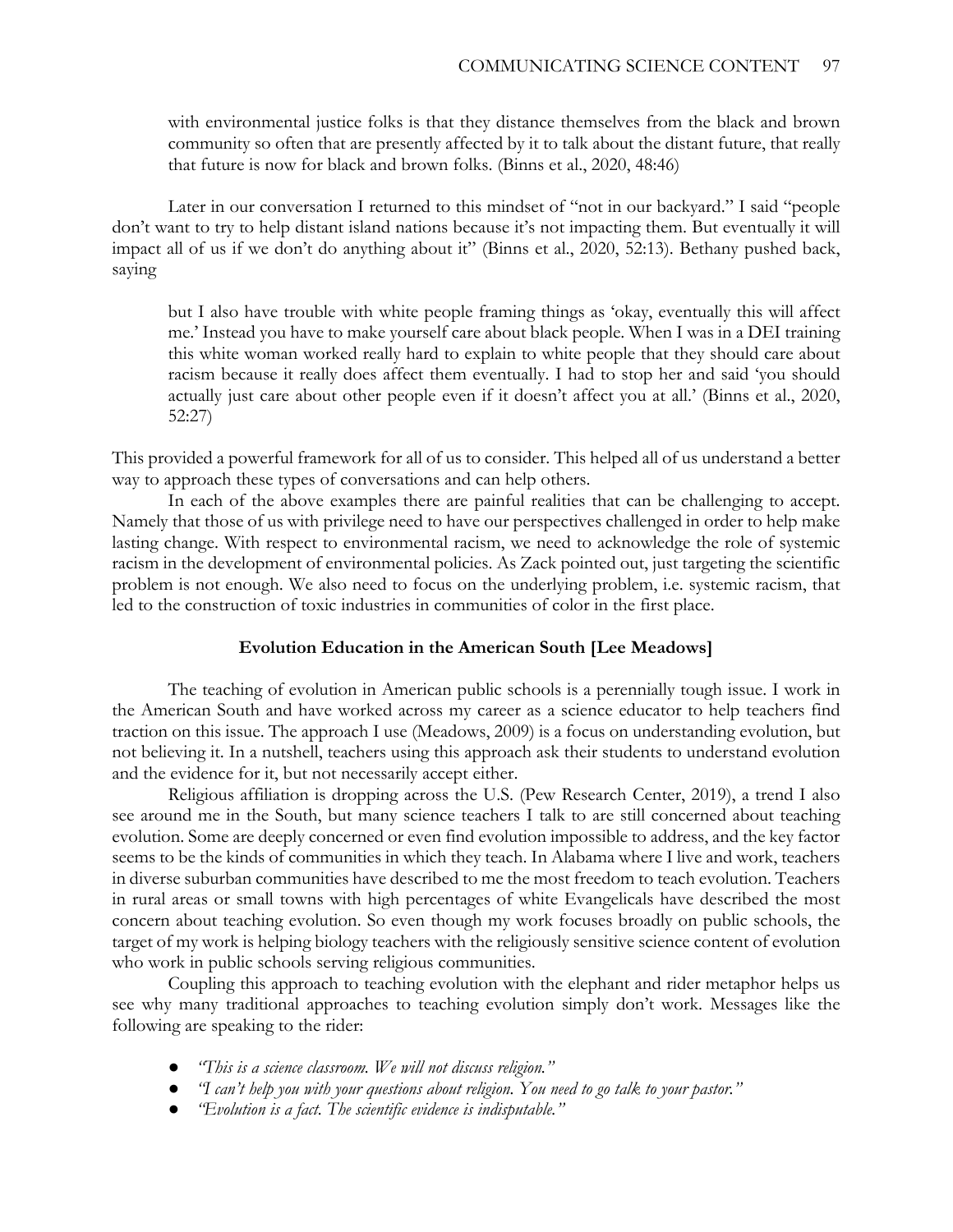## 98 BLOOM, BINNS, & MEADOWS

Each of these messages has an essence of truth. Religion shouldn't be the focus of a science classroom, science teachers often don't have the background to address their students' religious concerns, and evolution is the theory that unifies biology. But these are rational messages that do very little to engage students with religious objections in learning about evolution. They miss the elephant in the room!

Public school teachers can use a different set of messages that speak to the elephant, and honor their religious students' deep beliefs and values:

- *"I know many of you are worried as we get started learning about evolution."*
- *"Your religious beliefs are important. One of my big goals as we learn about evolution is to support your faith."*
- *"If anything you hear during the evolution units sounds like an attack on your faith, please tell me. I might have said something wrong, or you might have misheard me. I want to clear that up quickly."*
- *"My goal is for you to understand what the theory of evolution says and the large amount of evidence for evolution. My goal is not for you to change what you believe about evolution."*
- *"If anything you encounter as we study evolution raises questions about what you were taught at church, feel free to ask me. But please make sure to talk to your parents, your pastor, or your priest about anything that concerns you."*

These kinds of messages speak to students' motivations and internal beliefs. For deeply religious students, they clearly communicate that their teachers value students' faith and work to uphold it. They communicate learning evolution can raise uncomfortable questions, and that teachers want students to find support with those. Most importantly, they communicate to students the focus is on them understanding evolution better without having to accept the evidence presented or the theory itself. They address the elephant in the room by ensuring students their teacher is not trying to steal their faith.

I know personally how difficult this territory is for many science teachers. I grew up in a fundamentalist Christianity as a young earth creationist. I knew then evolution was wrong because it went against the Bible. My views about science and my faith have changed significantly since then, but my faith is still central to who I am as a person. Also, I am sensitive to how difficult learning about evolution is for many Evangelical and fundamentalist Christians, and I believe the public school classroom should never be a place where teachers try to change their students' religious beliefs.

Recently, my religious beliefs and scientific understandings have been stretched in a new phase of growth about human evolution. Growing up in the South, I never had the opportunity to learn human evolution. Evolution was rarely taught or discussed because of its controversial nature, and human evolution certainly wasn't mentioned! This began to change for me when I was honored to join the Broader Social Impacts Committee, which advises the Human Origins Project at the Smithsonian's National Museum of Natural History. For the first time, I had the opportunity to gain an in-depth understanding of the evidence for human evolution, which launched yet another scramble in my religious understanding as I tried to make sense of all that I was learning in light of a Christian view of human origins. It's been another good journey with a pretty amazing set of surprises for my work on the teaching of evolution in Alabama.

Imagine for a moment teaching human evolution in Alabama public schools. You may be like I was, thinking something along the lines of, *"That's a really bad idea."* Teaching evolution is already controversial in the South. Teaching human evolution would be even worse, right? That's what I thought, and it's even what I said publicly. But then I began to see the results of the Human Origin Program's efforts to introduce human evolution into the high school curriculum.

With support from the National Science Foundation (NSF), they had already developed, field tested, and released a curriculum for Advanced Placement Biology (Pobiner et. al., 2018). A key component of this curriculum is the *Cultural and Religious Sensitivity* (CRS, Bertka, 2015) teaching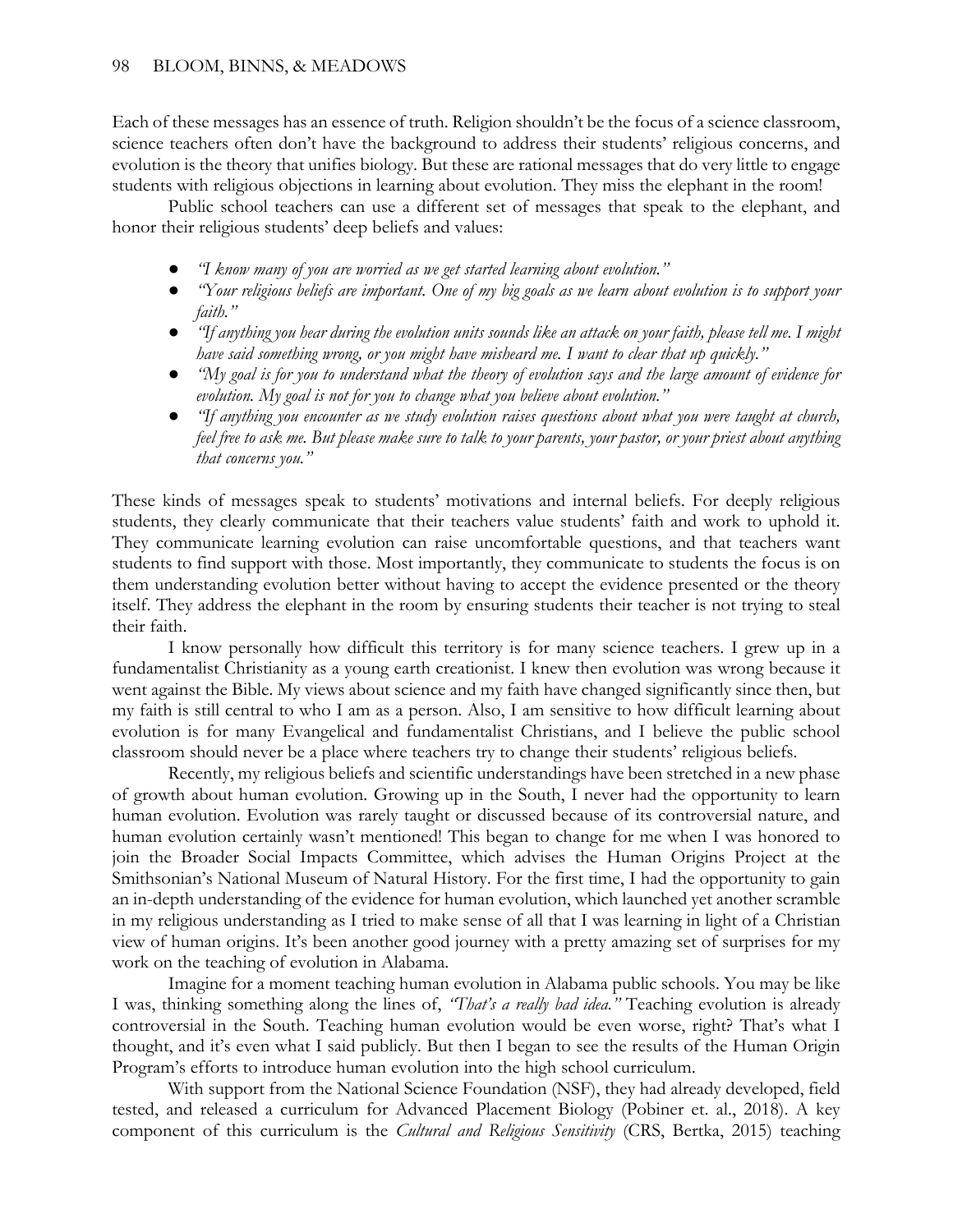strategies resource, the purpose of which is to "both encourage and help equip high school teachers to promote positive dialogue around the topic of evolution in their classrooms" (p. 4). Data from the curriculum implementation indicated the AP curriculum was successful, but none of the field testing was done in the deep South. Also, since it was an AP curriculum, we don't have data for how this approach works with students in general biology. Could human evolution work in a regular biology in the South if it was taught with an emphasis on understanding, not belief change? Amazingly, we are currently finding out answers to that question! With NSF support, the Human Origins Program is leading Learning Unity and Diversity in Alabama (LUDA), a project comparing the effect in general biology of teaching evolution with human examples versus non-human examples.

Even more amazingly, human evolution looks to be working well in Alabama classrooms! The project has completed two years of curriculum pilot testing, collecting data on student learning and attitudes. Briana Pobiner, the project principal investigator (and 2019-2021 Sinai and Synapses Fellow), outlined the following as key findings (personal communication, August 5, 2021):

- Student understanding of evolution increases from pretest to posttest. Students of 9 of 12 teachers showed a significant increase.
- Student acceptance of evolution increases from pretest to posttest. Students of 6 of 11 teachers showed a significant increase.
- Students with creationist worldviews showed significant gains in understanding of evolutionary content.

These are pilot data from 12 teachers' classrooms, and the project was moving toward a full implementation in 40 classrooms across Alabama in spring 2020 when COVID-19 struck. Implementation is back on track now for spring 2022, with half the teachers implementing curriculum using human examples and half using non-human examples.

Two key factors appear to explain the success in the pilot classrooms. The first is teachers' use of culturally sensitive strategies in teaching evolution. Teachers were trained and supported in implementation of strategies very similar to the CRS strategies used in the AP curriculum with the game changing result of students realizing no one was out to attack their faith. The version of the CRS used in LUDA helped teachers understand and implement the following values in teaching evolution:

- Acknowledge how diverse religious and cultural viewpoints about the origin, diversity, and evolution of life have existed and continue to exist among human cultures and communities
- Respect students' and teachers' worldviews
- Encourage a supportive classroom environment focused on the goal of understanding the science of evolution, including human evolution, but without promoting any type of belief change

Interestingly, even pilot teachers who were initially hesitant to use the CRS strategies reported good success once they implemented them with their students.

The second factor seems to be simply that kids like learning about themselves! The pilot teachers reported a good level of engagement around the human examples because students saw themselves in what they were studying. A good example of this engagement was in the skin color lesson, which guides students, based on scientific evidence, to explain how allele frequency maps for alleles associated with skin color provide evidence for selection and adaptation in humans, and to construct an argument for natural selection on skin color in humans. Teachers reported this lesson as one of the most popular in the LUDA unit, with many students fascinated by the scientific explanations for variation in skin color based on the interplay of sun intensity, folate, and Vitamin D.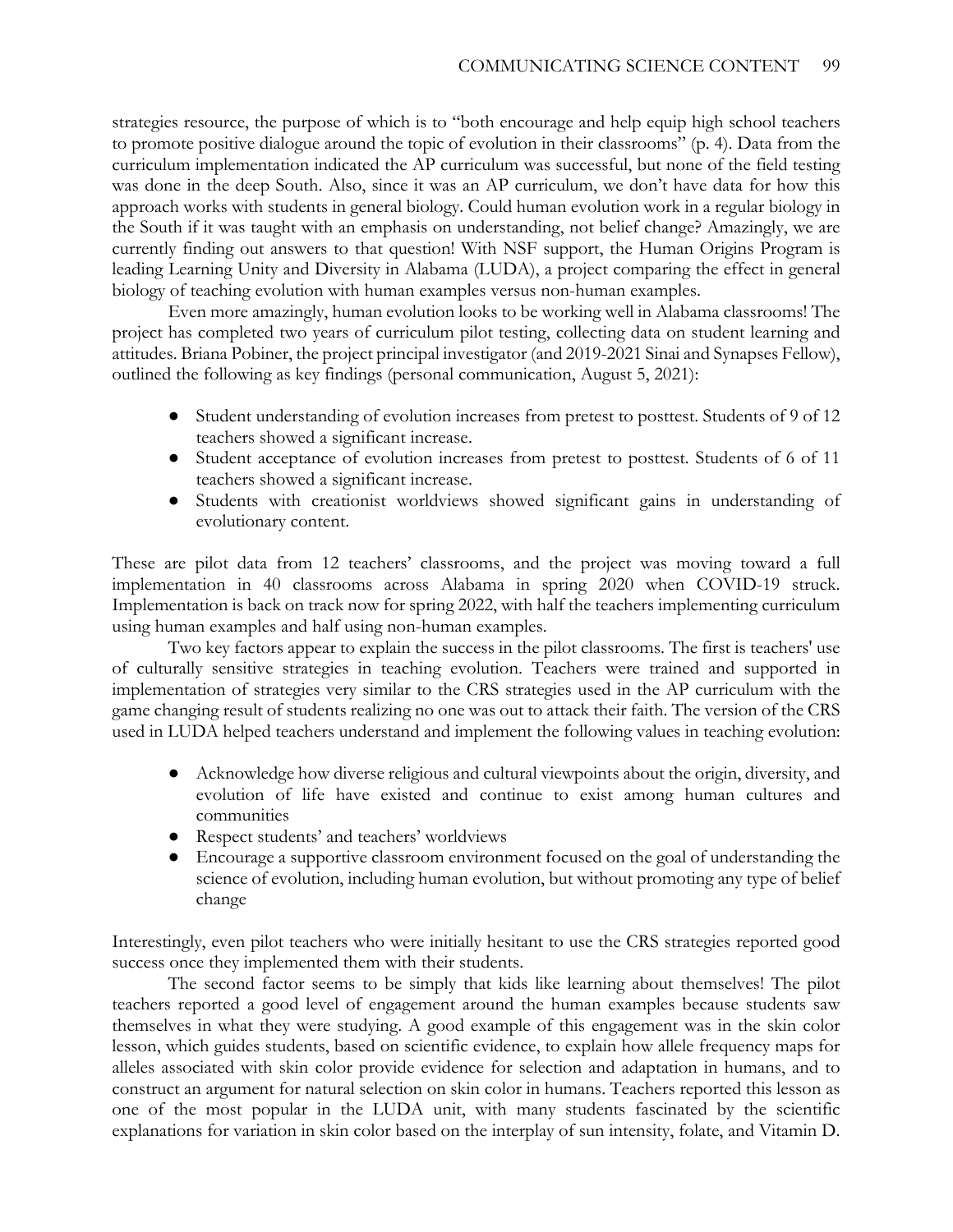As readers familiar with the American South would suspect, the elephant in the room when teaching evolution is the religious sensitivity of the topic. Appeals to the rider, such as "*Just teach the*  science," simply haven't worked. But acknowledgement of the elephant, that is students' deep motivations, religious belief, and even fears, give teachers a clear pathway toward success with this troublesome topic in many Southern communities. Furthermore, the LUDA project gives us good data that this approach actually works in real-world classrooms, even with the contentious topic of human evolution.

## **Lessons Learned in Communicating Religiously and Culturally Sensitive Science Content**

There has been a lot of talk about metaphorical elephants in this manuscript, particularly how not to trigger their emotional reactions that can impede learning about science content that might be viewed as controversial due to religious or cultural implications. In *Virtues as Integral to Science Education* (Melville & Kerr), Ian and Mark both advocate for the inclusion of Aristotelian virtues such as honesty, courage, care, and honesty into science education (Bloom, 2021; Binns, 2021). We also emphasize the importance of establishing an *ethic of belief* (Socket, 1993) in science classrooms, so it is expected that content will be supported by evidence, and to create an environment of trust and respect. The examples presented in the current paper exemplify these needs quite well.

In Mark's example, teaching about climate change to evangelical students, he stayed true to the science of climate change (*honesty*) but found experts who would be viewed as trustworthy to conservative Christian students (*trust*, *respect*, and *care*). As Ian participated in communicating with people of color about environmental racism, he did so with honesty - even recognizing his own blind spots at times (*courage* and *respect*). When Lee taught human evolution to students in the American South, he did not try to convince them of the truth of evolution. Instead, he showed them the evidence for evolution (*honesty*, *courage*, and *ethic of belief*) and expected the students to understand the science he left their beliefs up to them (*respect*, *trust*, *care*).

Many science and mathematics educators may have religious backgrounds that are quite different from their students or lack religious background altogether. Students come from diverse socioeconomic, racial, and cultural backgrounds and, as such, will hold diverse perspectives regarding religiously and culturally sensitive science content. We hope that the present paper will help educators reflect upon the importance of understanding our students' backgrounds to better perceive how they can carefully present their content to best achieve their goal of science literacy for all of their students. Now, this goal is more important than ever.

## *The authors received no financial support for the research, authorship, and/or publication of this manuscript.*

Mark A. Bloom, Ph.D., [\(markb@dbu.edu\)](mailto:markb@dbu.edu) is a professor of biology and science education at Dallas Baptist University in Dallas, Texas. He is also co-executive director of the International Consortium for Research in Science & Mathematics Education and co-editor of the Electronic Journal for Research in Science & Mathematics Education. His research focuses on the philosophy of science, the intersection of science and religion, and citizens' understanding of religiously sensitive socioscientific issues. His best friend is Ian C. Binns.

**Ian C. Binns, Ph.D.,**  $\frac{(\text{ian} \cdot \text{binns}(\partial \text{uncc.edu})}{\text{than} \cdot \text{bin}(\partial \text{uncc.edu})}$  is an associate professor of elementary science education in the Department of Reading and Elementary Education at the Cato College of Education at the University of North Carolina at Charlotte. His research focuses on the interaction between science and religion with the goal of helping people understand what makes science and religion unique and how they both benefit society. Specifically, his research looks at how preservice elementary teachers' scientific literacy and faith-based beliefs influence their perceptions of how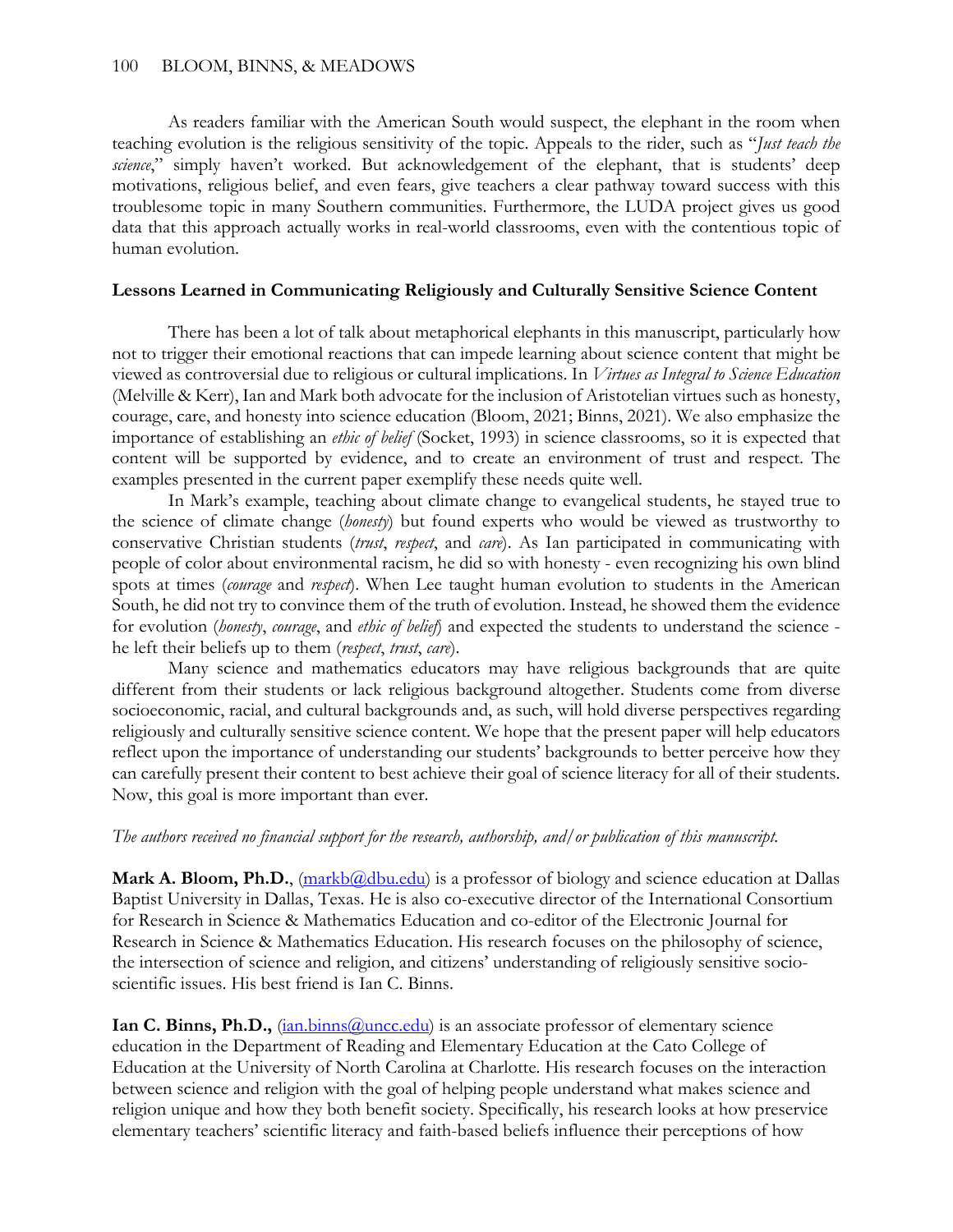evolution, creationism, and intelligent design should be addressed in the classroom. Ian is also a host of the podcast Down the Wormhole, which explores the "strange and fascinating relationship between science and religion."

Lee Meadows, Ph.D., (pleemeadows (algmail.com) is a science educator and the Executive Director for the Alabama STEM Council. A teacher at heart, he has taught high school chemistry, physics, and physical science; college chemistry; and many teacher education courses, especially science teaching methods. He's the author of *The Missing Link: An Inquiry Based Approach for Teaching Evolution to All Students* and co-author of *Making Sense of Science and Religion: Strategies for the Classroom and Beyond*.

### **References**

- Arbuckle, M. B. & Konisky, D. M. (2015). The role of religion in environmental attitudes. *Soc. Sci. Q.* 96, 1244-1263.
- Bertka, C. (2015). *Cultural and religious sensitivity (CRS) teaching strategies resource*. [bit.ly/TeachHumanEvolution](https://www.dropbox.com/sh/zxneqqfko5enxj5/AAD4x7y7Qijjgss3h9C8oqVGa?dl=0)
- Besser, E. D., Blackwell, L. E., & Saenz, M. (2021). Engaging students through educational podcasting: Three stories of implementation. *Technology, Knowledge and Learning*. doi: <https://doi.org/10.1007/s10758-021-09503-8>
- Binns, I. (2021). Teachers, virtues and professional practice. In W. Melville & D. Kerr (Eds.), *Virtues as integral to science education: Understanding the intellectual, moral and civic value of science and scientific inquiry* (pp. 105-116), Routledge.
- Binns, I. C. (Host), Jackson, Z. (Host), Stewart, B. (Host), Yang, A. (Host), & Eden, K. (Host) (2020, August 5). Racism part 3 with the Color Correction podcast (environmental justice) (No. 49) [Audio podcast episode]. In *Down the Wormhole*. [https://www.downthewormhole.com/e/racism-part-3-with-the-color-correction-podcast](https://www.downthewormhole.com/e/racism-part-3-with-the-color-correction-podcast-environmental-justice/)[environmental-justice/](https://www.downthewormhole.com/e/racism-part-3-with-the-color-correction-podcast-environmental-justice/)
- Bloom, M. A. (2021). The links between the virtues, science and science education. In W. Melville & D. Kerr (Eds.), *Virtues as integral to science education: Understanding the intellectual, moral and civic value of science and scientific inquiry* (pp. 15-33), Routledge.
- Branch, G., Rosenau, J. & Berbeco, M. (2016). Climate education in the classroom: Cloudy with a chance of confusion. *Bull. At. Sci.* 72, 89-96.
- Bullard, R. D., Mohai, P., Saha, R., & Wright, B. (2007). *Toxic wastes and race at twenty 1987—2007: A*  report prepared for the United Church of Christ Justice & Witness Ministries. United Church of Christ. <https://www.nrdc.org/sites/default/files/toxic-wastes-and-race-at-twenty-1987-2007.pdf>
- Climate Reality Project. (2021, April 6). *Environmental racism: What it is and how you can fight it.* [https://www.climaterealityproject.org/blog/environmental-racism-what-it-and-how-you](https://www.climaterealityproject.org/blog/environmental-racism-what-it-and-how-you-can-fight-it)[can-fight-it](https://www.climaterealityproject.org/blog/environmental-racism-what-it-and-how-you-can-fight-it)
- Commission for Racial Justice. (1987). *Toxic wastes and race in the United States: A national report on the racial and socio-economic characteristics of communities with hazardous waste sites.* United Church of Christ.<https://www.nrc.gov/docs/ML1310/ML13109A339.pdf>
- Dudley, J. (2011). *Broken words: The abuse of science and faith in American politics*. New York: Crown Publishers.
- Edison Research. (2021). *The infinite dial 2021*. [https://www.edisonresearch.com/the-infinite-dial-](https://www.edisonresearch.com/the-infinite-dial-2021-2/)[2021-2/](https://www.edisonresearch.com/the-infinite-dial-2021-2/)
- Emmerich, R. (Director). (2004). *The day after tomorrow* [Film]. 20th Century Fox.
- Ferrer, I., Lorenzetti, L., & Shaw, J. (2020). Podcasting for social justice: Exploring the potential of experiential and transformative teaching and learning through social work podcasts. *Social Work Education, 39*(7), 849-865, DOI:10.1080/02615479.2019.1680619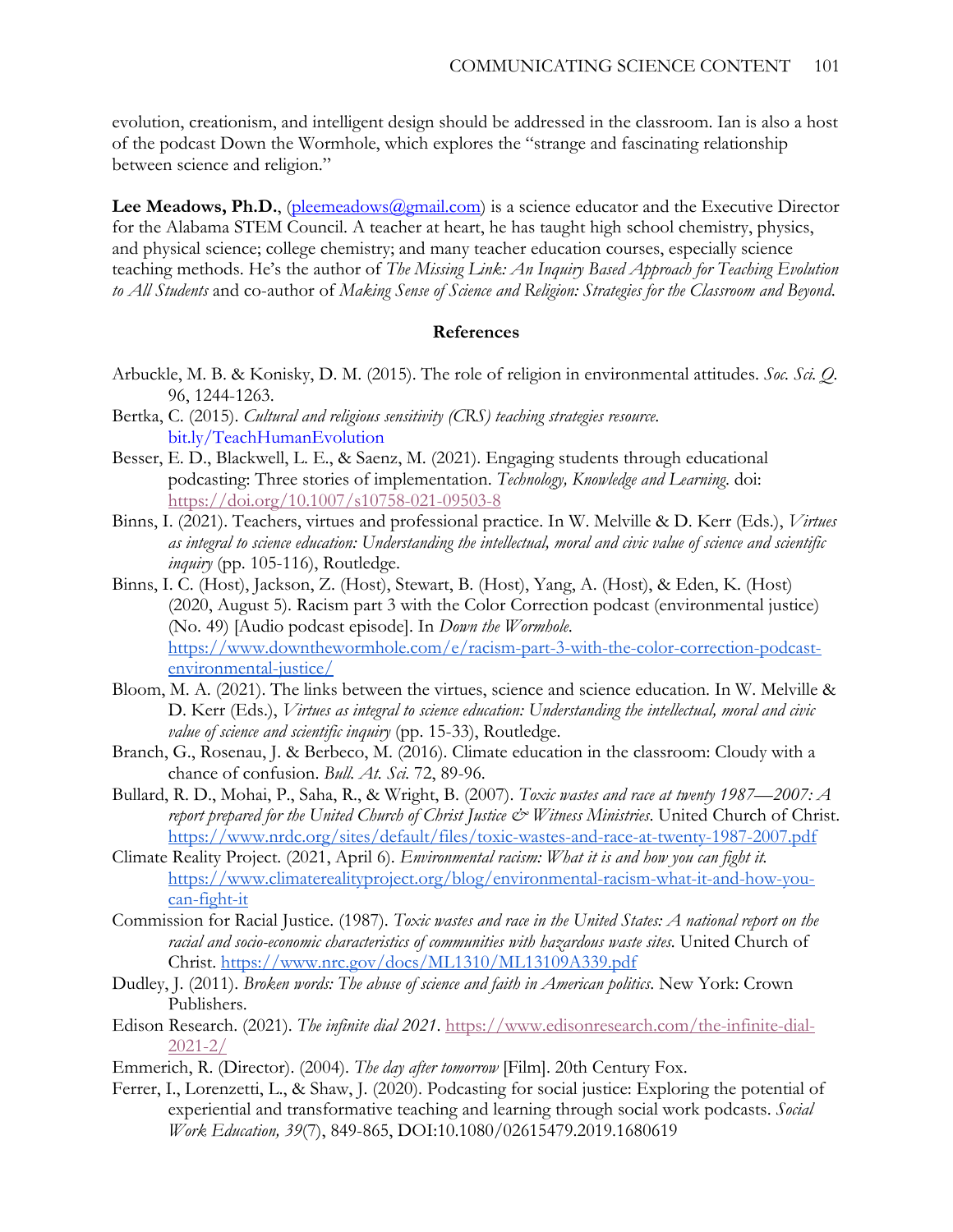- Haight, J. (2012). *The righteous mind: Why good people are divided by politics and religion*. New York, NY: Vintage Books.
- Hayhoe, D., Bloom, M. A., & Webb, B. S. (2019). Changing evangelical minds on climate change. *Environmental Research Letters, 14*(2), 024016-024016. https://doi.org/10.1088/1748- 9326/aaf0ce
- Hayhoe, K. & Farley, A. (2009). *A climate for change: Global warming facts for faith-based decisions*. New York, NY: FaithWords.
- Kotter (1996). Leading Change. Boston, MA. Harvard Business Review.
- Leiserowitz, A., Maibach, E., Roser-Renouf, C. & Smith, N. (2011). Global Warmings Six Americas. Yale Univeristy and George Mason University. New Haven, Ct.
- Mascarenhas, M., Grattet, R., & Mege, K. (2021). Toxic waste and race in twenty-first century America: Neighborhood poverty and racial composition in the siting of hazardous waste facilities. *Environment and Society, 11*(1), 108-126.<https://doi.org/10.3167/ares.2021.120107>
- Meadows, L. (2009). *The missing link: An inquiry approach for teaching all students about evolution*. Portsmouth, NH: Heinemann.
- Melville, W. & Kerr, D. (Eds.) (2021). *Virtues and integral to science education: Understanding the intellectual, moral and civic value of science and scientific inquiry.* Routledge.
- Mikati, I., Benson, A. F., Luben, T. J., Sacks, J. D., & Richmond-Bryant, J. (2018). Disparities in distribution of particulate matter emission sources by race and poverty status. *American Journal of Public Health, 108*(4), 480-485.<https://doi.org/10.2105/AJPH.2017.304297>
- Morgan, J. (2021). Overlapping magisteria: Motivated cognition and the places where science and religion mingle. Electronic Journal for Research in Science & Mathematics Education, 25(3).
- Morgan, H. (2015). Focus on technology: Creating and using podcasts promotes student engagement and learning.*Childhood Education, 91*, 71–73.
- Newkirk II, V. R. (2018, February 28). *Trump's EPA concludes environmental racism is real*. The Atlantic. [https://www.theatlantic.com/politics/archive/2018/02/the-trump-administration-finds](https://www.theatlantic.com/politics/archive/2018/02/the-trump-administration-finds-that-environmental-racism-is-real/554315/)[that-environmental-racism-is-real/554315/](https://www.theatlantic.com/politics/archive/2018/02/the-trump-administration-finds-that-environmental-racism-is-real/554315/)
- O'Bannon, B. W., Lubke, J. K., Beard, J. L., & Britt, V. G. (2011). Using podcasts to replace lecture: Effects on student achievement. *Computers and Education, 57*, 1885–1892.
- Piaget, J. (1980). Experiments in contradiction. Chicago and London: University of Chicago Press.
- Pew Research Center. (October, 2019). "In U.S., Decline of Christianity Continues at Rapid Pace." [https://www.pewforum.org/2019/10/17/in-u-s-decline-of-christianity-continues-at-rapid](https://www.pewforum.org/2019/10/17/in-u-s-decline-of-christianity-continues-at-rapid-pace/)[pace/](https://www.pewforum.org/2019/10/17/in-u-s-decline-of-christianity-continues-at-rapid-pace/)
- Philadelphia Parks & Recreation. (2021). *TreePhilly: A program of Philadelphia Parks & Recreation*. [https://treephilly.org](https://treephilly.org/)
- Pobiner., B; Beardsley, P; Bertka, C.; & Watson, W. (2018). Using Human case studies to teach evolution in high school biology classrooms. *Evolution Education and Outreach, 11*(3). <https://doi.org/10.1186/s12052-018-0077-7>
- Putman, S.M., & Kingsley, T. (2009). The atoms family: Using podcasts to enhance the development of science vocabulary. *The Reading Teacher, 63*(2), 100–108.
- Shaver, R. (2021). Wonder as an invitation to engage in environmental justice. Electronic Journal for Research in Science & Mathematics Education, 25(3).
- Skelton, R. & Miller, V. (2016, March 17). *The environmental justice movement*. Natural Resources Defense Council.<https://www.nrdc.org/stories/environmental-justice-movement>
- Smythe, S., & Neufeld, P. (2010). "Podcast time": Negotiating digital literacies and communities of learning in a middle years ELL classroom. *Journal of Adolescent and Adult Literacy, 53*(6), 488– 496.
- Sprague, D., & Pixley, C. (2008). Podcasts in education: Let their voices be heard. *Computers in the Schools, 25*(3–4), 226–234.<https://doi.org/10.1080/07380560802368132>